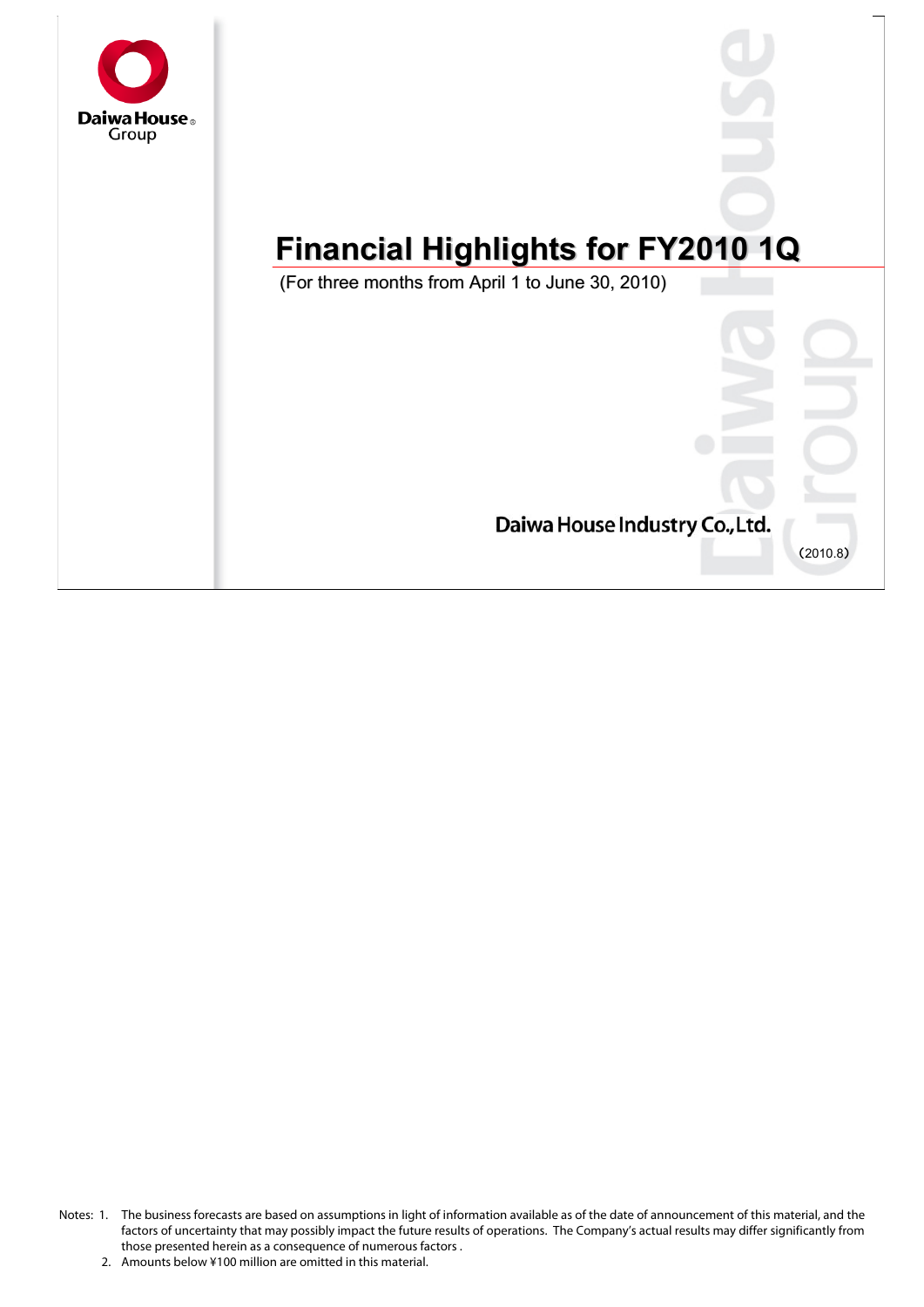$(Y$  hillion)

# 1**. Summary of Account Settlement in FY2010 1Q: Overview**

|                            |           |                     |         |          |                  |           |         | (¥ billion) |
|----------------------------|-----------|---------------------|---------|----------|------------------|-----------|---------|-------------|
|                            |           | <b>Consolidated</b> |         |          | Non-consolidated |           |         |             |
|                            | 1Q FY2009 | 1Q FY2010           | YOY     |          | 1Q FY2009        | 1Q FY2010 | YOY     |             |
|                            |           |                     | Amounts | Ratio    |                  |           | Amounts | Ratio       |
| <b>Net sales</b>           | 377.4     | 354.9               | $-22.5$ | $-6.0\%$ | 248.2            | 212.4     | $-35.7$ | $-14.4%$    |
| <b>Operating income</b>    | 13.8      | 14.0                | 0.2     | 1.7%     | 11.2             | 9.1       | $-2.0$  | $-18.6%$    |
| Ordinary income            | 15.0      | 15.7                | 0.7     | 4.9%     | 14.7             | 15.2      | 0.5     | 4.0%        |
| Net income                 | 8.0       | 7.6                 | $-0.4$  | $-5.4%$  | 9.4              | 9.4       | 0.0     | 0.1%        |
| Net income per share $(Y)$ | 13.92     | 13.17               | $-0.75$ | $-5.4%$  |                  |           |         |             |

|                            |          |                             |         |         |                             |                  |         | שוווע ד  |
|----------------------------|----------|-----------------------------|---------|---------|-----------------------------|------------------|---------|----------|
|                            |          | <b>Consolidated</b>         |         |         |                             | Non-consolidated |         |          |
|                            |          | Mar. 31, 2010 Jun. 30, 2010 | Changes |         | Mar. 31, 2010 Jun. 30, 2010 |                  | Changes |          |
|                            |          |                             | Amounts | Ratio   |                             |                  | Amounts | Ratio    |
| <b>Total assets</b>        | 1,916.9  | 1.881.8                     | $-35.0$ | $-1.8%$ | 1.418.1                     | 1.380.5          | $-37.6$ | $-2.7%$  |
| <b>Net assets</b>          | 617.7    | 615.8                       | $-1.9$  | $-0.3%$ | 545.3                       | 545.1            | $-0.2$  | $-0.0\%$ |
| Net assets per share $(4)$ | 1,065.15 | 1,061.80                    | $-3.35$ | $-0.3%$ |                             |                  |         |          |

**Daiwa House Group: Financial Highlights FY2010 1Q © 2010 Daiwa House Industry Co., Ltd. All rights reserved. 1**

### 【MEMO】

- By the Effect on the percentage-of-completion method, net sales decreased 6.0% yoy, whereas operating income **increased 1.7% yoy, due to the improvement of the cost-to-sales ratio.**
- **Net income decreased 5.4% yoy, due to ¥0.3 billion posted in the cost of sales and the SG&A expenses, and ¥2.8 billion posted in the extraordinary loss by the application of accounting standard for asset retirement obligations.**
- **Major factors in net sales and operating income**



#### **Group companies**

|                        | Term          | Parent Company<br>(Daiwa House<br>Industry) | Consolidated subsidiaries                              | Equity-method<br>affiliatets | Unconsolidated<br>subsidiaries                    | Total |
|------------------------|---------------|---------------------------------------------|--------------------------------------------------------|------------------------------|---------------------------------------------------|-------|
|                        | Mar .31, 2010 |                                             | 59                                                     | 13                           |                                                   | 74    |
| Number of<br>companies | Jun. 30, 2010 |                                             | 58                                                     | 13                           |                                                   | 73    |
|                        | Change        |                                             | $-1$                                                   |                              |                                                   | -1    |
|                        | <b>Notes</b>  |                                             | Exclusion: 1<br>Daiwa Lantec Higashinihon<br>Co., Ltd. |                              | Daiwa House REIT<br><b>Investment Corporation</b> |       |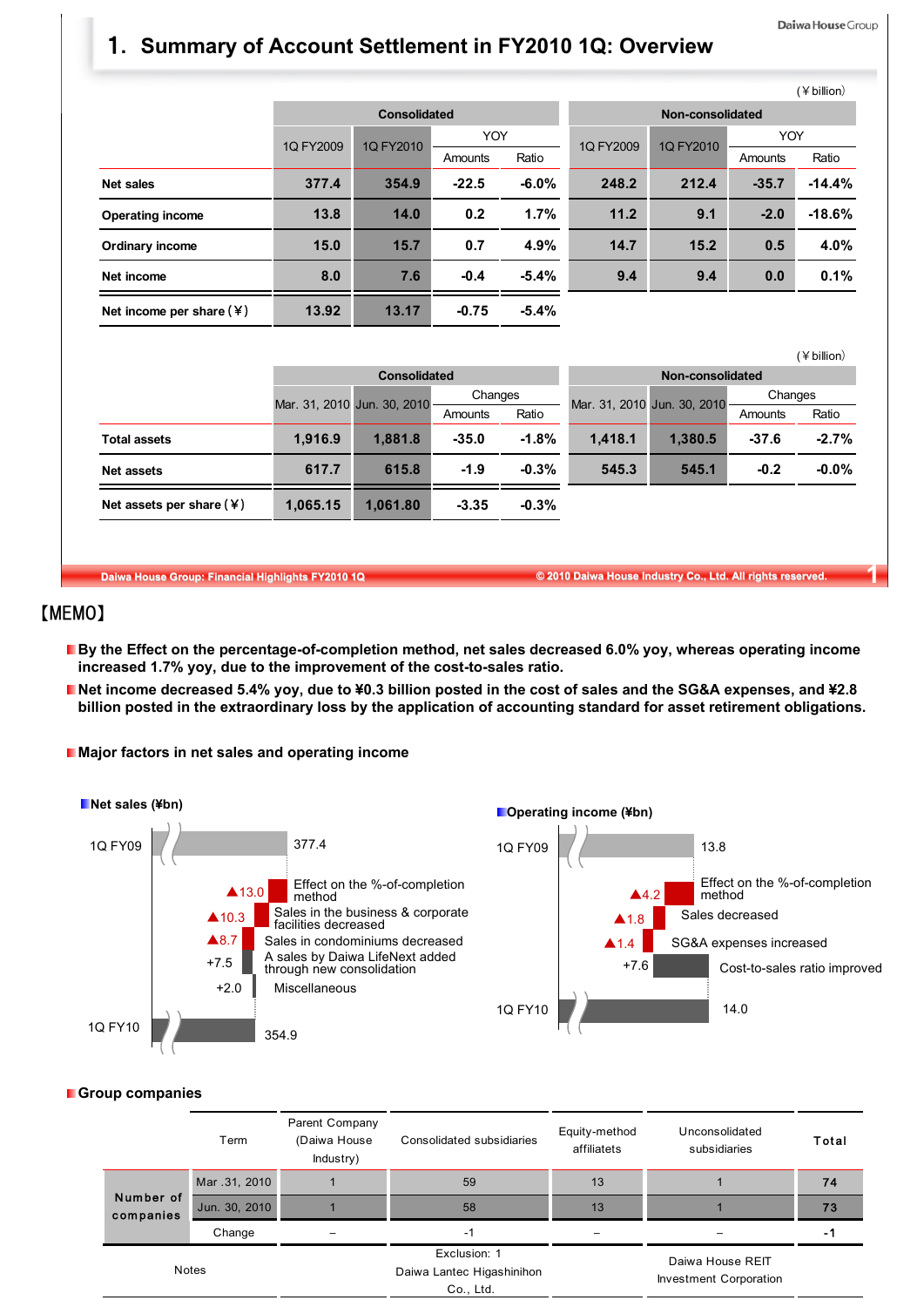# 2**. Summary of Profits** (for the Three Months Ended June 30, 2010)

|                                                      |                |                |             |            | $($ ¥ billion) |  |  |
|------------------------------------------------------|----------------|----------------|-------------|------------|----------------|--|--|
|                                                      | 1Q FY2009      |                |             | 1Q FY2010  |                |  |  |
|                                                      | <b>Results</b> | <b>Results</b> |             | <b>YOY</b> |                |  |  |
|                                                      |                |                | Composition | Amounts    | Ratio          |  |  |
| <b>Net sales</b>                                     | 377.4          | 354.9          | 100.0%      | $-22.5$    | $-6.0%$        |  |  |
| Cost of sales                                        | 304.8          | 280.6          | 79.1%       | $-24.1$    | $-7.9%$        |  |  |
| Gross profit                                         | 72.6           | 74.3           | 20.9%       | 1.6        | 2.3%           |  |  |
| SG&A expenses                                        | 58.8           | 60.2           | 16.9%       | 1.4        | 2.4%           |  |  |
| <b>Operating income</b>                              | 13.8           | 14.0           | 4.0%        | 0.2        | 1.7%           |  |  |
| Non-operating income                                 | 4.0            | 4.5            | 1.2%        | 0.4        | 12.3%          |  |  |
| Non-operating expenses                               | 2.8            | 2.8            | 0.8%        | $-0.0$     | $-0.1%$        |  |  |
| <b>Ordinary income</b>                               | 15.0           | 15.7           | 4.4%        | 0.7        | 4.9%           |  |  |
| Extraordinary income                                 | 0.2            | 0.0            | 0.0%        | $-0.1$     | $-71.3%$       |  |  |
| <b>Extraordinary losses</b>                          | 0.4            | 3.1            | 0.9%        | 2.7        | 632.5%         |  |  |
| Income before income taxes<br>and minority interests | 14.8           | 12.6           | 3.5%        | $-2.1$     | $-14.6%$       |  |  |
| <b>Net income</b>                                    | 8.0            | 7.6            | 2.1%        | $-0.4$     | $-5.4%$        |  |  |

**Daiwa House Group: Financial Highlights FY2010 1Q © 2010 Daiwa House Industry Co., Ltd. All rights reserved. 2**

### 【MEMO】

#### **E** Effect on the percentage-of-completion method

Excluding the effect of percentage-of-completion method, net sales decreased by ¥9.4 billion, operating income increased by ¥4.4 billion, ordinary income increased by ¥4.9 billion.

|                  |                | 1Q FY2009                                       |                | FY2009<br>(Full Year)                |                |                                                 | 1Q FY2010                                     |                | Comparison                 |
|------------------|----------------|-------------------------------------------------|----------------|--------------------------------------|----------------|-------------------------------------------------|-----------------------------------------------|----------------|----------------------------|
|                  |                | (Reference) Effect on<br>%-of-completion method | <b>Results</b> | (Reference)<br>Effect on<br>$%$ -of- |                | (Reference)<br>Effect on %-of-completion method |                                               | <b>Results</b> | of "before<br>application" |
|                  | Amounts<br>(A) | Before<br>application $(B)$                     | $(A) + (B)$    | completion<br>method $(C)$           | Amounts<br>(D) | Amounts, net                                    | Before<br>$(E) = (D) - (C)$ application $(F)$ | $(E) + (F)$    | $(F) - (B)$                |
| Net sales        | 29.0           | 348.4                                           | 377.4          | 38.5                                 | 54.5           | 15.9                                            | 338.9                                         | 354.9          | $-9.4$                     |
| Operating income | 7.1            | 6.7                                             | 13.8           | 7.6                                  | 10.5           | 2.9                                             | 11.1                                          | 14.0           | 4.4                        |
| Ordinary income  | 7.1            | 7.9                                             | 15.0           | 7.6                                  | 10.5           | 2.9                                             | 12.8                                          | 15.7           | 4.9                        |

#### **SG&A expenses**

| . <b>.</b>                              |         |                | ¥ bn)   |
|-----------------------------------------|---------|----------------|---------|
|                                         | 1Q FY09 | <b>1Q FY10</b> | Changes |
| Personnel costs (incl. welfare expense) | 35.3    | 36.1           | 0.8     |
| Advertising & promotion expenses        | 5.4     | 5.7            | 0.3     |
| Sales commission                        | 2.0     | 2 <sub>1</sub> | 0.0     |
| Communication & transportation expenses | 3.2     | 3.4            | 0.1     |
| <b>Others</b>                           | 12.6    | 12.6           | 0.0     |
| Total                                   | 58.8    | 60.2           | 1.4     |

#### **Extraordinary losses**

|     |     | (¥bn)   |                 |
|-----|-----|---------|-----------------|
|     |     | Changes |                 |
|     | 2.8 | 2.8     |                 |
| 0.0 | 0.1 | 0.1     |                 |
| 0.3 | 0.1 | $-0.1$  |                 |
|     |     |         | 1Q FY09 1Q FY10 |

Assets for the rental buildings: ¥0.1 billion

 $($  \ine bn)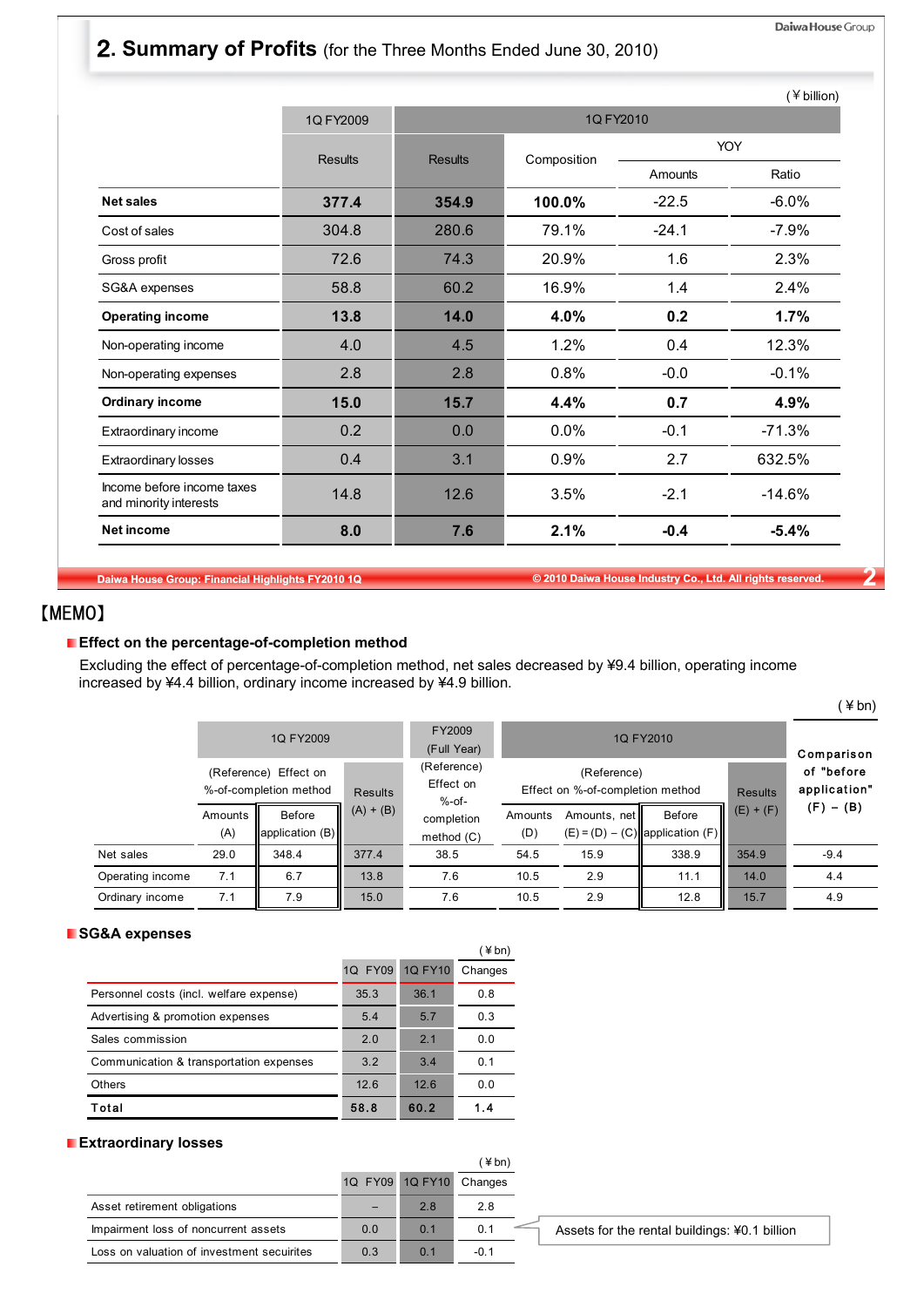# 3**. Business Segment Information (New 8 Business Segments)** ① **Sales**

Daiwa House Group

|              |                                                      |                |                              |        |            |            | (¥ billion) |
|--------------|------------------------------------------------------|----------------|------------------------------|--------|------------|------------|-------------|
|              |                                                      |                | 1Q FY2009                    |        | 1Q FY2010  |            |             |
|              |                                                      | <b>Results</b> | <b>Results</b><br>Compositon |        | Compositon | <b>YOY</b> |             |
|              |                                                      |                |                              |        |            | Amounts    | Ratio       |
|              | Single-Family Houses                                 | 70.4           | 18.7%                        | 61.8   | 17.4%      | $-8.5$     | $-12.2%$    |
|              | Rental Housing                                       | 107.6          | 28.4%                        | 103.8  | 29.2%      | $-3.7$     | $-3.5%$     |
|              | Condominiums                                         | 28.3           | 7.5%                         | 27.2   | 7.7%       | $-1.1$     | $-4.1%$     |
|              | <b>Existing Home Business</b>                        | 9.3            | 2.5%                         | 13.1   | 3.7%       | 3.7        | 40.4%       |
|              | <b>Commercial Facilities</b>                         | 69.1           | 18.3%                        | 58.8   | 16.6%      | $-10.2$    | $-14.9%$    |
| <b>Sales</b> | <b>Business &amp; Corporate</b><br><b>Facilities</b> | 48.9           | 13.0%                        | 43.2   | 12.2%      | $-5.7$     | $-11.7%$    |
|              | Health & Leisure                                     | 13.5           | 3.6%                         | 14.0   | 3.9%       | 0.5        | 3.7%        |
|              | <b>Other Businesses</b>                              | 48.7           | 12.9%                        | 49.9   | 14.1%      | 1.2        | 2.5%        |
|              | (Adjustment)                                         | (18.6)         | -4.9%                        | (17.1) | $-4.8%$    | 1.5        |             |
|              | <b>Total</b>                                         | 377.4          | 100.0%                       | 354.9  | 100.0%     | $-22.5$    | $-6.0%$     |

Note: Sales by segment are shown prior to consolidation adjustment.

**Daiwa House Group: Financial Highlights FY2010 1Q © 2010 Daiwa House Industry Co., Ltd. All rights reserved. 3**

### 【MEMO】

#### **(Reference) Effect on percentage-of-completion method**

|                                                      |                          | 1Q FY2009                                       |             | FY2009<br>(Full Year)                            |                |                                                 | 1Q FY2010                                     |             | $\sqrt{2}$<br>Comparison   |
|------------------------------------------------------|--------------------------|-------------------------------------------------|-------------|--------------------------------------------------|----------------|-------------------------------------------------|-----------------------------------------------|-------------|----------------------------|
|                                                      |                          | (Reference) Effect on<br>%-of-completion method |             | (Reference)<br><b>Results</b><br>Effect on %-of- |                | (Reference)<br>Effect on %-of-completion method |                                               |             | of "before<br>application" |
|                                                      | Amounts<br>(A)           | Before<br>application (B)                       | $(A) + (B)$ | completion<br>method $(C)$                       | Amounts<br>(D) | Amounts, net                                    | Before<br>$(E) = (D) - (C)$ application $(F)$ | $(E) + (F)$ | $(F) - (B)$                |
| Single-Family Houses                                 | 12.6                     | 57.7                                            | 70.4        | 5.3                                              | 12.4           | 7.1                                             | 54.6                                          | 61.8        | $-3.0$                     |
| <b>Rental Housing</b>                                | 6.7                      | 100.8                                           | 107.6       | 8.7                                              | 8.3            | $-0.4$                                          | 104.3                                         | 103.8       | 3.4                        |
| Condominiums                                         | 0.2                      | 28.1                                            | 28.3        | 0.1                                              | 0.3            | 0.2                                             | 27.0                                          | 27.2        | $-1.1$                     |
| <b>Existing Home Business</b>                        | $\overline{\phantom{a}}$ | 9.3                                             | 9.3         | 0.2                                              | 0.3            | 0.1                                             | 13.0                                          | 13.1        | 3.6                        |
| <b>Commercial Facilities</b>                         | 4.1                      | 64.9                                            | 69.1        | 8.3                                              | 7.4            | $-0.8$                                          | 59.7                                          | 58.8        | $-5.2$                     |
| <b>Business &amp; Corporate</b><br><b>Facilities</b> | 5.1                      | 43.8                                            | 48.9        | 15.6                                             | 25.4           | 9.8                                             | 33.4                                          | 43.2        | $-10.3$                    |
| Health & Leisure                                     |                          | 13.5                                            | 13.5        |                                                  |                | $\overline{\phantom{a}}$                        | 14.0                                          | 14.0        | 0.5                        |
| <b>Other Businesses</b>                              |                          | 48.7                                            | 48.7        | 0.1                                              | 0.1            | $-0.0$                                          | 49.9                                          | 49.9        | 1.2                        |
| (Adjustment)                                         |                          | (18.6)                                          | (18.6)      |                                                  |                | $\overline{\phantom{a}}$                        | (17.1)                                        | (17.1)      | 1.5                        |
| Total                                                | 29.0                     | 348.4                                           | 377.4       | 38.5                                             | 54.5           | 15.9                                            | 338.9                                         | 354.9       | $-9.4$                     |

Note: Sales by segment are shown prior to consolidation adjustment.

 $(X \text{hn})$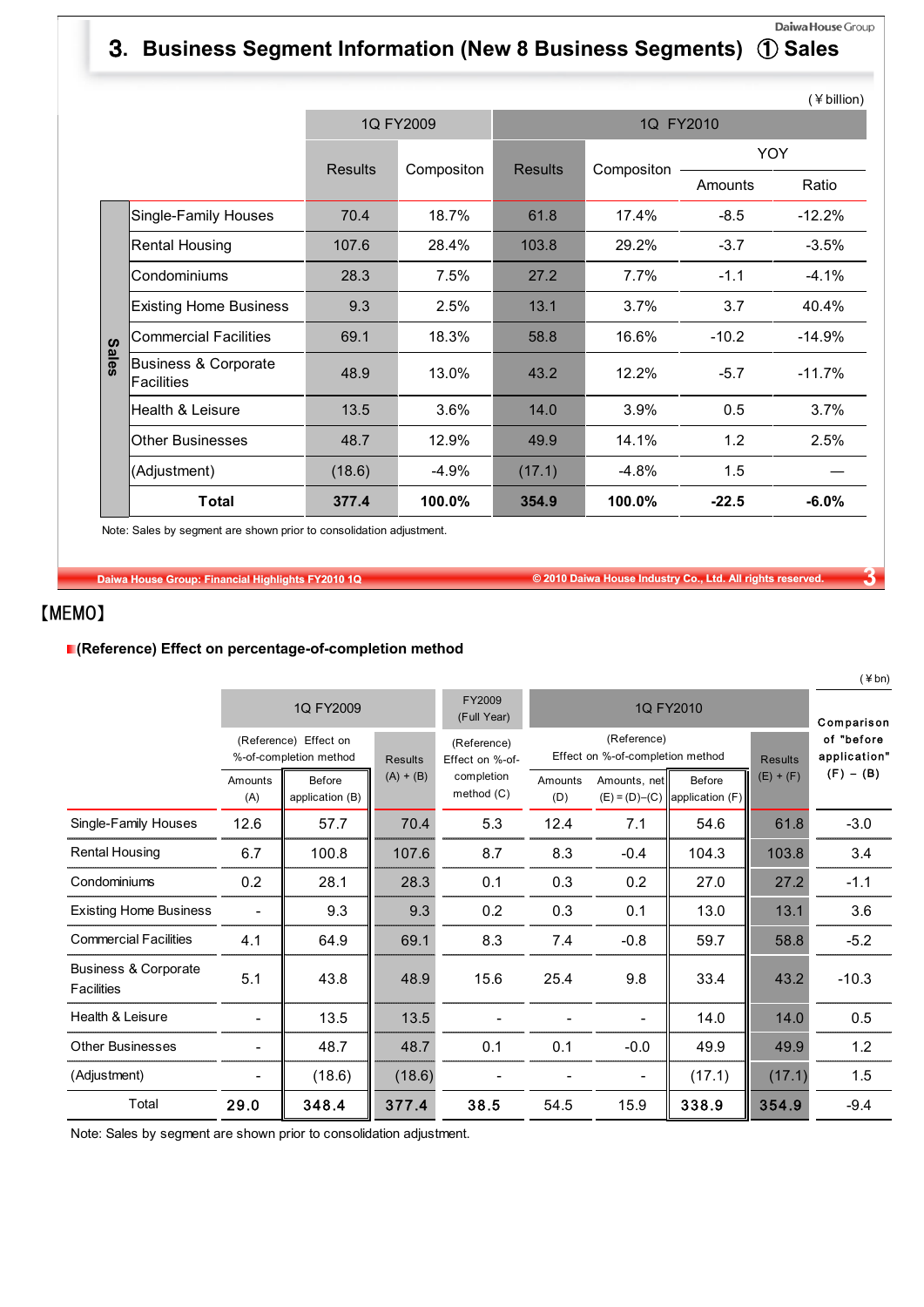# 3**. Business Segment Information (New 8 Business Segments)** ② **Operating Income/Loss**

|             |                                                      |                |            |                |            |         | (¥ billion) |
|-------------|------------------------------------------------------|----------------|------------|----------------|------------|---------|-------------|
|             |                                                      |                | 1Q FY2009  |                | 1Q FY2010  |         |             |
|             |                                                      | <b>Results</b> | Compositon | <b>Results</b> | Compositon |         | <b>YOY</b>  |
|             |                                                      |                |            |                |            | Amounts | Ratio       |
|             | Single-Family Houses                                 | $-1.2$         | $-9.3%$    | $-0.5$         | $-3.7%$    | 0.7     |             |
|             | <b>Rental Housing</b>                                | 8.6            | 62.3%      | 8.5            | 60.9%      | $-0.0$  | $-0.6%$     |
|             | Condominiums                                         | $-1.4$         | $-10.5%$   | $-0.5$         | $-4.2%$    | 0.8     |             |
| Operating   | <b>Existing Home Business</b>                        | 0.1            | 0.9%       | 0.5            | 3.7%       | 0.3     | 319.5%      |
|             | <b>Commercial Facilities</b>                         | 7.5            | 54.7%      | 6.9            | 48.9%      | $-0.6$  | $-9.0\%$    |
| income/loss | <b>Business &amp; Corporate</b><br><b>Facilities</b> | 5.6            | 40.6%      | 5.0            | 36.1%      | $-0.5$  | $-9.7%$     |
|             | Health & Leisure                                     | $-0.7$         | $-5.3%$    | $-0.5$         | $-3.8%$    | 0.1     |             |
|             | <b>Other Businesses</b>                              | 0.2            | 1.8%       | 0.2            | 1.4%       | $-0.0$  | $-17.7%$    |
|             | (Adjustment)                                         | (4.8)          | $-35.2%$   | (5.5)          | $-39.3%$   | $-0.6$  |             |
|             | <b>Total</b>                                         | 13.8           | 100.0%     | 14.0           | 100.0%     | 0.2     | 1.7%        |

Note: Operating income by segment are shown prior to consolidation adjustment.

**Daiwa House Group: Financial Highlights FY2010 1Q © 2010 Daiwa House Industry Co., Ltd. All rights reserved. 4**

### 【MEMO】

#### **(Reference) Effect on percentage-of-completion method**

|                                                      |                                                 | 1Q FY2009                 |                | FY2009<br>(Full Year)          | 1Q FY2010      |                                                 |                                               |                            |             |
|------------------------------------------------------|-------------------------------------------------|---------------------------|----------------|--------------------------------|----------------|-------------------------------------------------|-----------------------------------------------|----------------------------|-------------|
|                                                      | (Reference) Effect on<br>%-of-completion method |                           | <b>Results</b> | (Reference)<br>Effect on %-of- |                | (Reference)<br>Effect on %-of-completion method | <b>Results</b>                                | of "before<br>application" |             |
|                                                      | Amounts<br>(A)                                  | Before<br>application (B) | $(A) + (B)$    | completion<br>method $(C)$     | Amounts<br>(D) | Amounts, net                                    | Before<br>$(E) = (D) - (C)$ application $(F)$ | $(E) + (F)$                | $(F) - (B)$ |
| Single-Family Houses                                 | 3.2                                             | $-4.5$                    | $-1.2$         | 1.3                            | 3.3            | 1.9                                             | $-2.4$                                        | $-0.5$                     | 2.0         |
| Rental Housing                                       | 1.6                                             | 6.9                       | 8.6            | 2.0                            | 1.8            | $-0.1$                                          | 8.7                                           | 8.5                        | 1.8         |
| Condominiums                                         | 0.0                                             | $-1.5$                    | $-1.4$         | 0.0                            | 0.0            | 0.0                                             | $-0.6$                                        | $-0.5$                     | 0.8         |
| <b>Existing Home Business</b>                        |                                                 | 0.1                       | 0.1            | 0.0                            | 0.0            | 0.0                                             | 0.4                                           | 0.5                        | 0.3         |
| <b>Commercial Facilities</b>                         | 1.0                                             | 6.5                       | 7.5            | 2.1                            | 1.4            | $-0.7$                                          | 7.6                                           | 6.9                        | 1.0         |
| <b>Business &amp; Corporate</b><br><b>Facilities</b> | 1.0                                             | 4.5                       | 5.6            | 2.0                            | 3.7            | 1.7                                             | 3.3                                           | 5.0                        | $-1.2$      |
| Health & Leisure                                     |                                                 | $-0.7$                    | $-0.7$         |                                |                | $\overline{\phantom{a}}$                        | $-0.5$                                        | $-0.5$                     | 0.1         |
| <b>Other Businesses</b>                              | -                                               | 0.2                       | 0.2            | 0.0                            | 0.0            | $-0.0$                                          | 0.2                                           | 0.2                        | $-0.0$      |
| (Adjustment)                                         | ۰                                               | (4.8)                     | (4.8)          |                                |                | $\overline{\phantom{a}}$                        | (5.5)                                         | (5.5)                      | $-0.6$      |
| Total                                                | 7.1                                             | 6.7                       | 13.8           | 7.6                            | 10.5           | 2.9                                             | 11.1                                          | 14.0                       | 4.4         |

Note: Operating income by segment are shown prior to consolidation adjustment.

 $($  \ine bn)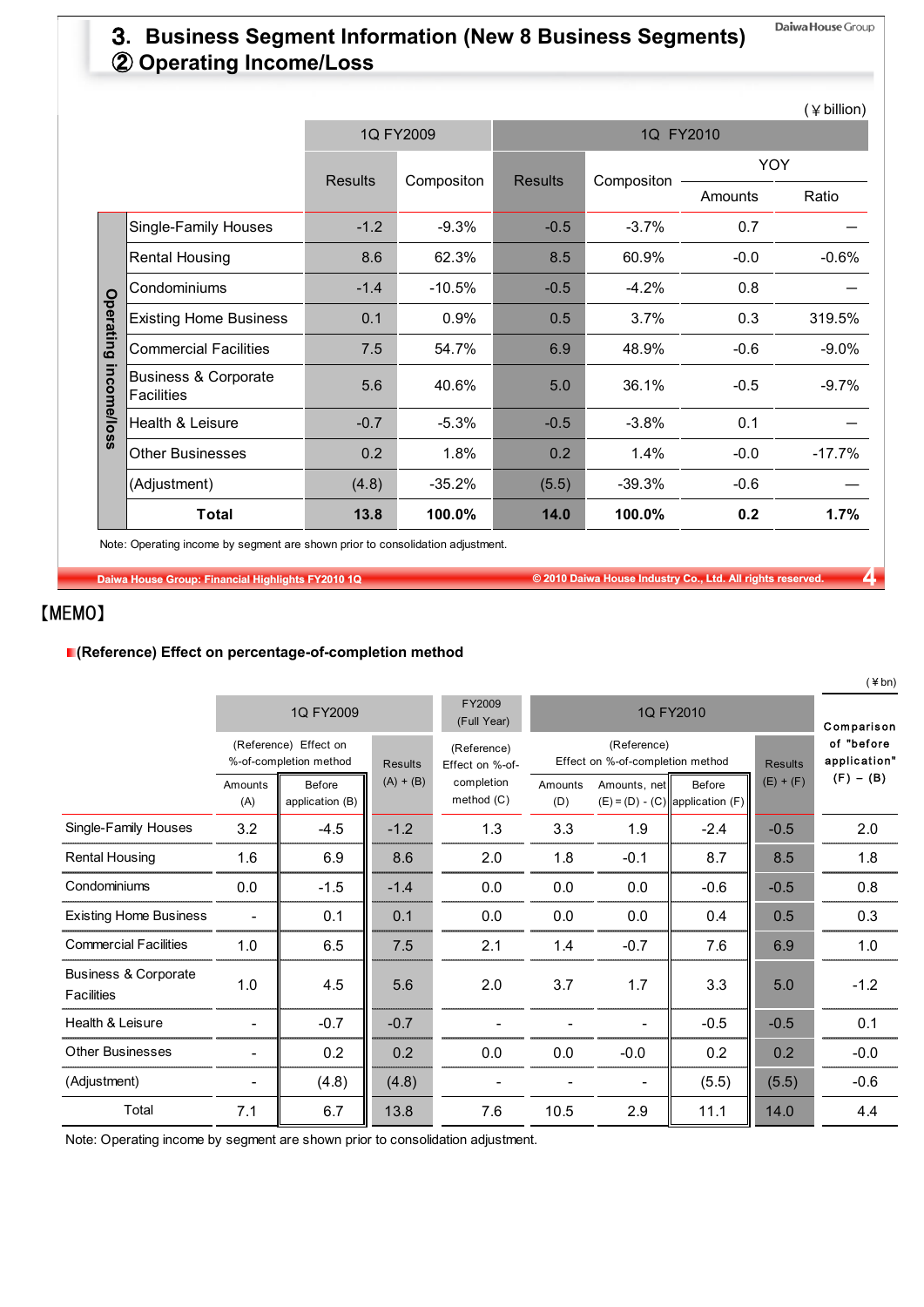# 4**. Consolidated Balance Sheets** ①**Assets**

|                                  |               |               | Changes |         |  |  |
|----------------------------------|---------------|---------------|---------|---------|--|--|
|                                  | Mar. 31, 2010 | Jun. 30, 2010 | Amounts | Ratio   |  |  |
| <b>Current assets</b>            | 678.7         | 625.7         | $-53.0$ | $-7.8%$ |  |  |
| <b>Noncurrent assets</b>         | 1,238.1       | 1,256.1       | 17.9    | 1.5%    |  |  |
| Property, plant and<br>equipment | 778.6         | 790.9         | 12.3    | 1.6%    |  |  |
| Intangible assets                | 20.1          | 20.1          | $-0.0$  | $-0.1%$ |  |  |
| Investment and other<br>assets   | 439.4         | 445.0         | 5.6     | 1.3%    |  |  |
| <b>Total assets</b>              | 1,916.9       | 1,881.8       | $-35.0$ | $-1.8%$ |  |  |

**Daiwa House Group: Financial Highlights FY2010 1Q © 2010 Daiwa House Industry Co., Ltd. All rights reserved. 5**

### 【MEMO】

#### **Major factors in changes**

- 【Current assets】 Cash and deposits decreased by ¥56.1 billion, 31.2% yoy, due to the payment of the account payable and the corporate taxes.
- 【Property, plant and equipment】 Property, plant and equipment increased by ¥12.3 billion, 1.6% yoy, mainly due to an effect on the application of accounting standard for asset retirement obligations.
- 【Investment and other assets】 Investment securities increased by ¥4.9 billion, 4.7% yoy, due to an additional investment.

|                                  |          |          |         | $4$ bn) |                                                                                            |
|----------------------------------|----------|----------|---------|---------|--------------------------------------------------------------------------------------------|
| <b>I</b> Inventories             | Mar. 31, | Jun. 30, | Changes |         |                                                                                            |
|                                  | 2010     | 2010     | Amounts | Ratio   |                                                                                            |
| Costs on                         | 15.0     | 13.6     | $-1.4$  | $-9.8%$ |                                                                                            |
| uncompleted                      |          |          |         |         |                                                                                            |
| Land for sale                    | 213.4    | 214.2    | 0.8     | 0.4%    |                                                                                            |
| for houses                       | 84.2     | 86.8     | 2.5     | 3.0%    |                                                                                            |
| for condominiums                 | 85.7     | 83.2     | $-2.4$  | $-2.9%$ |                                                                                            |
| <b>Buildings for sale</b>        | 51.5     | 50.7     | $-0.7$  | $-1.5%$ |                                                                                            |
| for houses                       | 9.1      | 9.5      | 0.3     | 3.6%    |                                                                                            |
| for condominiums                 | 36.6     | 34.7     | $-1.8$  | $-5.0%$ |                                                                                            |
| <b>Others</b>                    | 19.9     | 23.9     | 4.0     | 20.2%   |                                                                                            |
| <b>Total</b>                     | 300.0    | 302.5    | 2.5     | 0.9%    |                                                                                            |
| Noncurrent assets                |          |          |         | (¥bn)   |                                                                                            |
|                                  | Mar. 31, | Jun. 30, | Changes |         | Main properties/reasons                                                                    |
|                                  | 2010     | 2010     | Amounts | Ratio   |                                                                                            |
| Buildings & structures           | 333.7    | 351.6    | 17.8    | 5.4%    | Application for the accounting standard for the asset retirement<br>obligations (¥15.3 bn) |
| Land                             | 389.5    | 385.3    | $-4.2$  | $-1.1%$ |                                                                                            |
| Other                            | 55.2     | 54.0     | $-1.2$  | $-2.3%$ |                                                                                            |
| Property, plant and<br>equipment | 778.6    | 790.9    | 12.3    | 1.6%    |                                                                                            |
| Intangible assets                | 20.1     | 20.1     | $-0.0$  | $-0.1%$ |                                                                                            |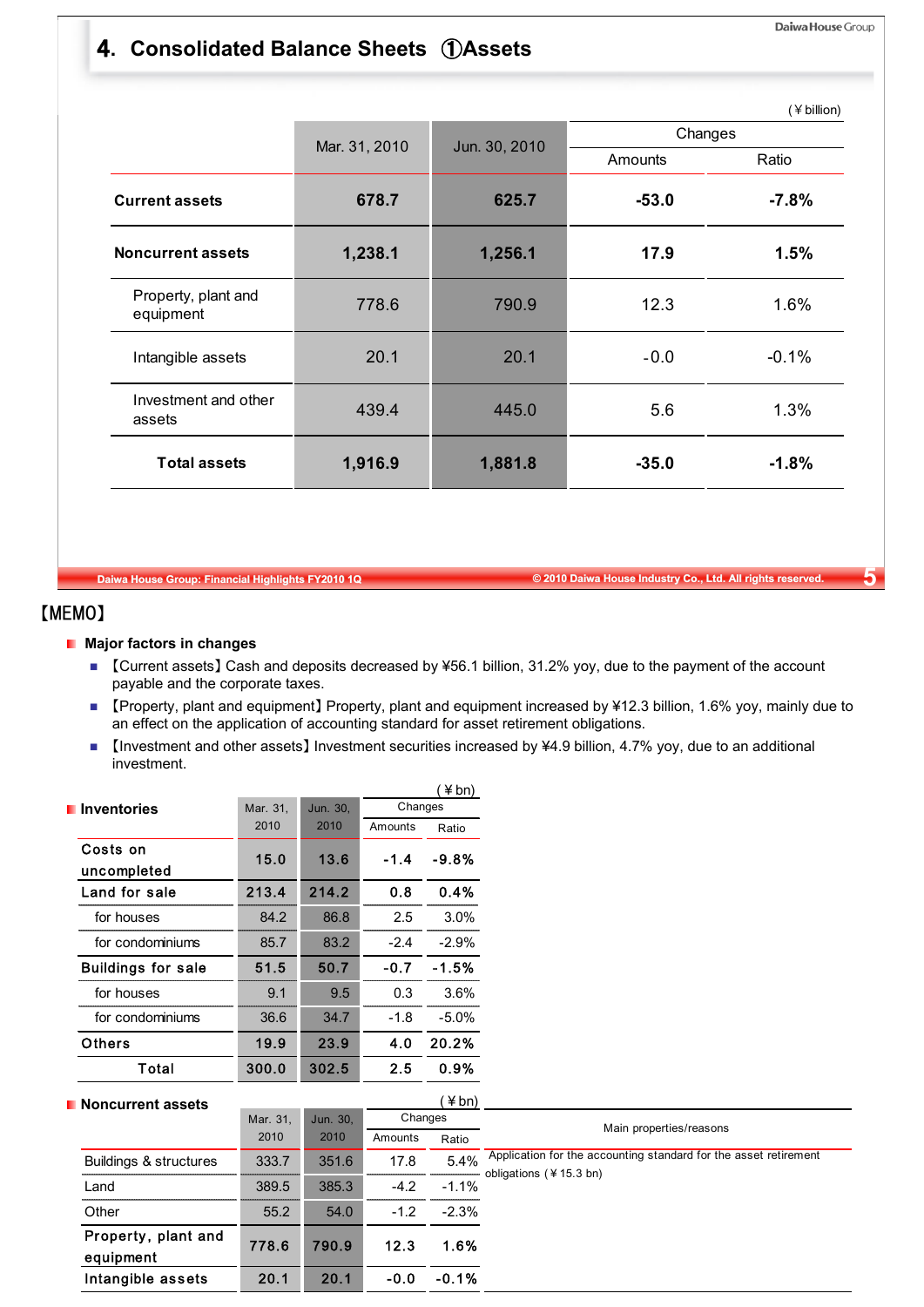### 4**. Consolidated Balance Sheets** ②**Liabilities and Net Assets**

|                                              |               |               |         | (¥ billion) |
|----------------------------------------------|---------------|---------------|---------|-------------|
|                                              | Mar. 31, 2010 | Jun. 30, 2010 |         | Changes     |
|                                              |               |               | Amounts | Ratio       |
| <b>Liabilities</b>                           | 1,299.1       | 1,266.0       | $-33.1$ | $-2.5%$     |
| <b>Current liabilities</b>                   | 344.6         | 295.0         | $-49.5$ | $-14.4%$    |
| Noncurrent liabilities                       | 954.5         | 971.0         | 16.4    | 1.7%        |
| <b>Net assets</b>                            | 617.7         | 615.8         | $-1.9$  | $-0.3%$     |
| Shareholders' equity                         | 692.4         | 690.0         | $-2.4$  | $-0.4%$     |
| Valuation & translation<br>adjustments       | $-75.6$       | $-75.1$       | 0.5     |             |
| Minority interests                           | 0.9           | 0.9           | $-0.0$  | $-1.2%$     |
| <b>Total liabilities &amp;</b><br>net assets | 1,916.9       | 1,881.8       | $-35.0$ | $-1.8%$     |

**Daiwa House Group: Financial Highlights FY2010 1Q © 2010 Daiwa House Industry Co., Ltd. All rights reserved. 6**

### 【MEMO】

#### **Major factors in changes**

- 【Current liabilities】 Notes payable, accounts payable for construction contracts and other, and income taxes payable decreased by ¥46.9 billion, 34.1% yoy.
- 【Current liabilities】 Provision for bonuses decreased by ¥10.6 billion, 50.4% yoy, as the period subject to the bonuses is for three months.
- 【Current & noncurrent liabilities】 ¥22.9 billion is recorded in asset retirement obligations.

| Interest-bearing liabilities               |          |          |         | ¥bn)     |
|--------------------------------------------|----------|----------|---------|----------|
|                                            | Mar. 31, | Jun. 30, | Changes |          |
|                                            | 2010     | 2010     | Amounts | Ratio    |
| Short-term loans payable                   | 14.7     | 14.6     | $-0.1$  | $-0.7%$  |
| Current portion of long-term loans payable | 2.9      | 2.9      | 0.0     | 0.6%     |
| Lease obligations (current)                | 1.1      | 0.9      | $-0.2$  | $-18.4%$ |
| Bonds payable                              | 105.3    | 105.3    |         |          |
| Long-term loans payable                    | 335.3    | 335.4    | 0.1     | 0.0%     |
| Long-term lease obligations                | 5.9      | 5.4      | $-0.5$  | $-9.1%$  |
| Total                                      | 465.4    | 464.7    | $-0.7$  | $-0.2%$  |
| Debt-equity ratio                          | 0.75     | 0.76     | 0.01pt  |          |
| Net debt-equity ratio                      | 0.46     | 0.55     | 0.09pt  |          |
| Net asset ratio                            | 32.2%    | 32.7%    | 0.5pt   |          |
|                                            |          |          |         |          |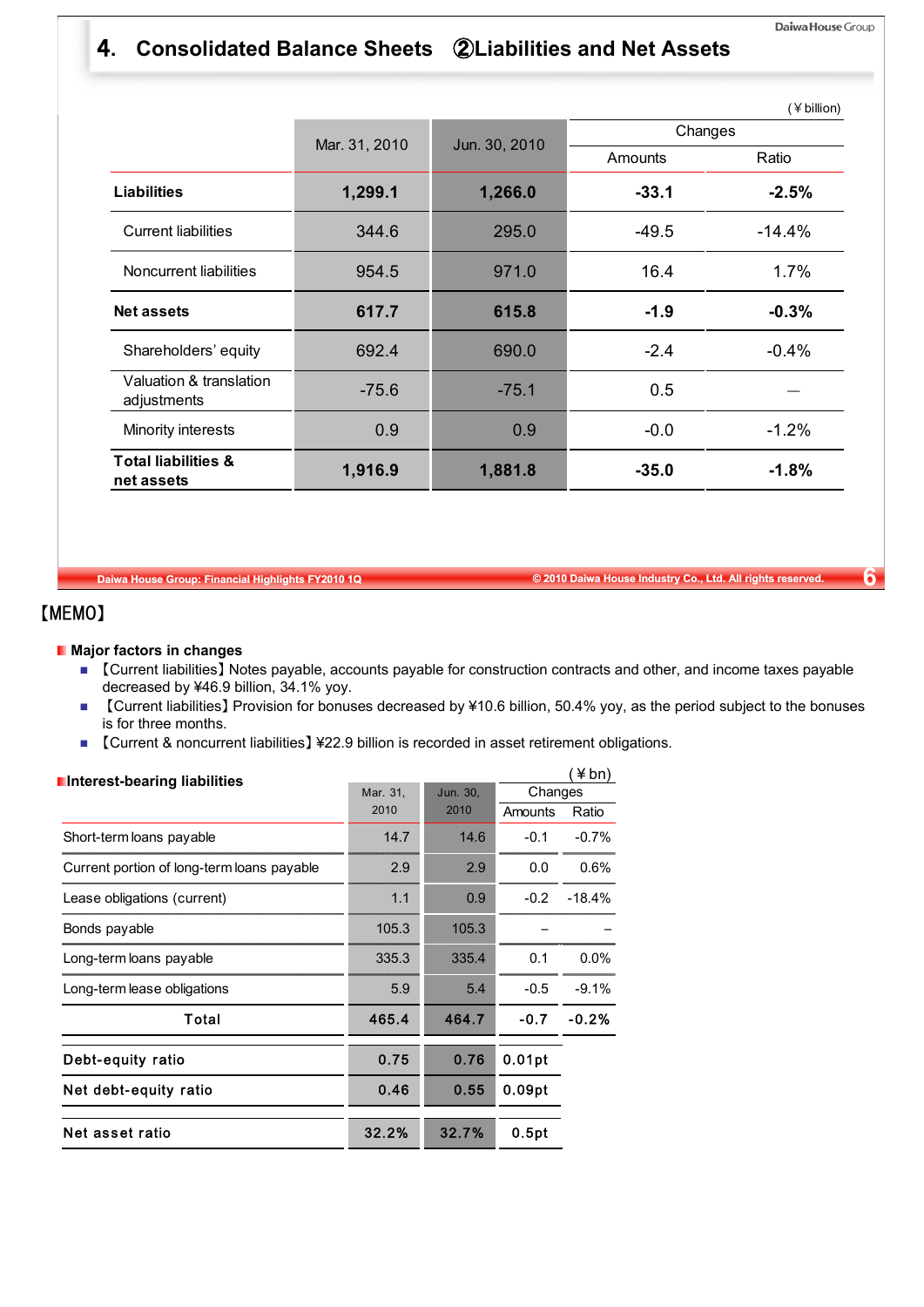# 5**. Full-Year Forecasts for FY2010** ① **Business Performance**

|                         |                |                |                    |                |                    | (¥ billion) |
|-------------------------|----------------|----------------|--------------------|----------------|--------------------|-------------|
|                         |                | Consolidated   |                    |                | Non-consolidated   |             |
|                         | FY2009         |                | FY2010 (forecasts) | FY2009         | FY2010 (forecasts) |             |
|                         | <b>Results</b> | <b>Amounts</b> | YOY ratio          | <b>Results</b> | <b>Amounts</b>     | YOY ratio   |
| <b>Net sales</b>        | 1,609.8        | 1,610.0        | 0.0%               | 1,034.8        | 980.0              | $-5.3%$     |
| Cost of sales           | 1,303.8        | 1,296.0        | $-0.6%$            | 832.7          | 777.0              | $-6.7%$     |
| SG&A expenses           | 243.2          | 248.0          | 1.9%               | 163.2          | 164.0              | 0.5%        |
| <b>Operating income</b> | 62.7           | 66.0           | 5.2%               | 38.7           | 39.0               | 0.6%        |
| <b>Ordinary income</b>  | 60.0           | 60.5           | 0.8%               | 39.0           | 38.0               | $-2.7%$     |
| <b>Net income</b>       | 19.1           | 25.6%<br>24.0  |                    | 12.9           | 16.1               | 24.1%       |

**Daiwa House Group: Financial Highlights FY2010 1Q © 2010 Daiwa House Industry Co., Ltd. All rights reserved. 7**

# 【MEMO】

- No changes have been made to the forecasts for fiscal 2010, ending March 31, 2011, at the time of the **financial announcement made on May 12, 2010.**
- (**Reference**) **Effect on the percentage-of-completion method**

|                  |                |                                                 |                |                |                                                 |                                   |                                          | $T$ $\cup$ $\cup$ $\prime$ |  |
|------------------|----------------|-------------------------------------------------|----------------|----------------|-------------------------------------------------|-----------------------------------|------------------------------------------|----------------------------|--|
|                  |                | FY2009                                          |                |                |                                                 | FY2010 (forecasts)                |                                          |                            |  |
|                  |                | (Reference) Effect on<br>%-of-completion method | <b>Results</b> |                | (Reference)<br>Effect on %-of-completion method | Amounts                           | Comparison<br>of "before<br>application" |                            |  |
|                  | Amounts<br>(A) | Before<br>application (B)                       | $(A) + (B)$    | Amounts<br>(C) | Amounts, net<br>$(D) = (C) -$                   | Before<br>$(A)$ application $(E)$ | $(D) + (E)$                              | $(E) - (B)$                |  |
| Net sales        | 38.5           | 1,571.3<br>1,609.8                              |                | 33.5           | $-5.0$                                          | 1,615.0                           | 1,610.0                                  | 43.7                       |  |
| Operating income | 7.6            | 55.0<br>62.7                                    |                | 6.7            | $-0.9$                                          | 66.9                              | 66.0                                     | 11.9                       |  |
| Ordinray income  | 7.6            | 52.4                                            | 60.0           | 6.7            | $-0.9$                                          | 61.4                              | 60.5                                     | 9.0                        |  |

 $(4h)$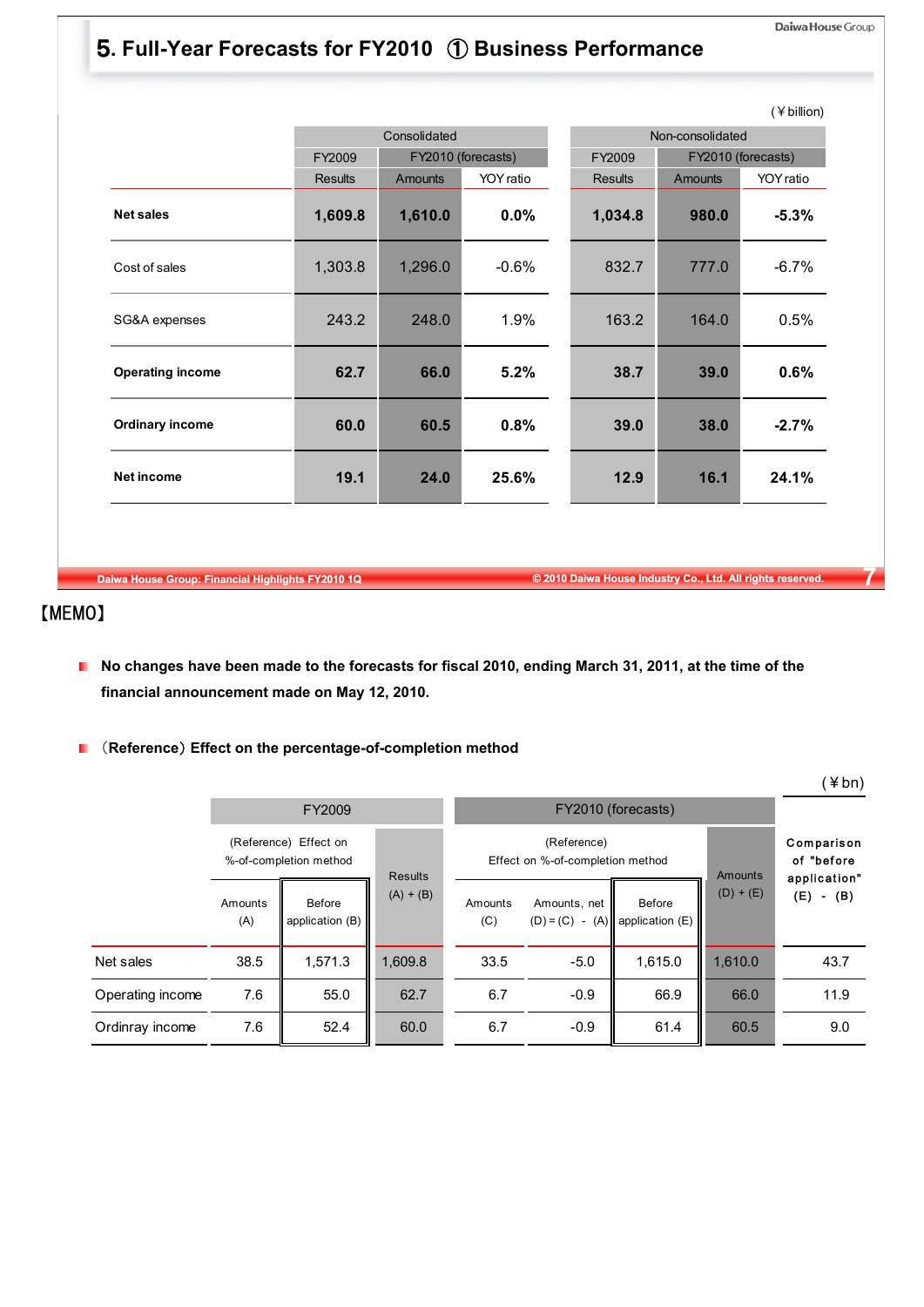# 5**. Full-Year Forecasts for FY2010** ② **Segment Information**

|              |                                            |         |             |         |                    |            | (¥ billion) |
|--------------|--------------------------------------------|---------|-------------|---------|--------------------|------------|-------------|
|              |                                            |         | FY2009      |         | FY2010 (Forecasts) |            |             |
|              |                                            | Results | Composition | Amounts | Composition        | <b>YOY</b> |             |
|              |                                            |         |             |         |                    | Amounts    | Ratio       |
|              | Single-Family Houses                       | 325.9   | 20.2%       | 313.5   | 19.5%              | $-12.4$    | $-3.8%$     |
|              | Rental Housing                             | 449.0   | 27.9%       | 474.5   | 29.5%              | 25.4       | 5.7%        |
|              | Condominiums                               | 119.3   | 7.4%        | 116.0   | 7.2%               | $-3.3$     | $-2.8%$     |
|              | <b>Existing Home Business</b>              | 46.9    | 2.9%        | 53.5    | 3.3%               | 6.5        | 13.9%       |
| <b>Sales</b> | <b>Commercial Facilities</b>               | 285.6   | 17.8%       | 279.5   | 17.4%              | $-6.1$     | $-2.2%$     |
|              | <b>Business &amp; Corporate Facilities</b> | 196.2   | 12.2%       | 177.5   | 11.0%              | $-18.7$    | $-9.6%$     |
|              | Health & Leisure                           | 57.1    | 3.5%        | 58.5    | 3.6%               | 1.3        | 2.4%        |
|              | <b>Other Businesses</b>                    | 210.9   | 13.1%       | 219.0   | 13.6%              | 8.0        | 3.8%        |
|              | (Adjustment)                               | (81.2)  | $-5.0%$     | (82.0)  | $-5.1%$            |            |             |
|              | <b>Total</b>                               | 1,609.8 | 100.0%      | 1,610.0 | 100.0%             | 0.1        | $0.0\%$     |
|              | Single-Family Houses                       | 6.2     | 9.9%        | 6.7     | 10.1%              | 0.4        | 8.0%        |
|              | <b>Rental Housing</b>                      | 38.6    | 61.6%       | 32.0    | 48.5%              | $-6.6$     | $-17.2%$    |
|              | Condominiums                               | $-18.3$ | $-29.2%$    | 0.1     | 0.2%               | 18.4       |             |
| Operating    | <b>Existing Home Business</b>              | 1.7     | 2.8%        | 3.5     | 5.3%               | 1.7        | 101.2%      |
|              | <b>Commercial Facilities</b>               | 34.4    | 54.9%       | 31.0    | 47.0%              | $-3.4$     | $-10.0%$    |
|              | <b>Business &amp; Corporate Facilities</b> | 21.7    | 34.7%       | 14.0    | 21.2%              | $-7.7$     | $-35.7%$    |
|              | Health & Leisure                           | $-0.5$  | $-0.8%$     | 0.0     | 0.0%               | 0.5        |             |
| income/loss  | <b>Other Businesses</b>                    | 1.0     | 1.7%        | 2.7     | 4.1%               | 1.6        | 159.8%      |
|              | (Adjustment)                               | (22.2)  | $-35.6%$    | (24.0)  | $-36.4%$           |            |             |
|              | <b>Total</b>                               | 62.7    | 100.0%      | 66.0    | 100.0%             | 3.2        | 5.2%        |

Note: Sales and operating income by segment are shown prior to consolidation adjustment.

**Daiwa House Group: Financial Highlights FY2010 1Q © 2010 Daiwa House Industry Co., Ltd. All rights reserved. 8**

### 【MEMO】

■ No changes have been made to the forecasts for fiscal 2010, ending March 31, 2011, at the time of the financial **announcement made on May 12, 2010.** 

#### (**Reference**) **Effect on the percentage-of-completion method**

|                                            |                        |                 |                |         |                                  |                                     |             | (¥bn)        |
|--------------------------------------------|------------------------|-----------------|----------------|---------|----------------------------------|-------------------------------------|-------------|--------------|
| <b>Sales</b>                               |                        | FY2009          |                |         | FY2010 (forecasts)               |                                     | Comparison  |              |
|                                            | (Reference)            | Effect on       |                |         | (Reference)                      |                                     |             | of "before   |
|                                            | %-of-completion method |                 | <b>Results</b> |         | Effect on %-of-completion method |                                     | Amounts     | application" |
|                                            | Amounts                | Before          | $(A) + (B)$    | Amounts | Amounts, net                     | <b>Before</b>                       | $(D) + (E)$ | $(E) - (B)$  |
|                                            | (A)                    | application (B) |                | (C)     |                                  | $(D) = (C) - (A)$ application $(E)$ |             |              |
| Single-Family Houses                       | 5.3                    | 320.6           | 325.9          | 5.3     |                                  | 313.5                               | 313.5       | $-7.1$       |
| Rental Housing                             | 8.7                    | 440.2           | 449.0          | 8.7     | -                                | 474.5                               | 474.5       | 34.3         |
| Condominiums                               | 0.1                    | 119.2           | 119.3          | 0.1     |                                  | 116.0                               | 116.0       | $-3.2$       |
| <b>Existing Home Business</b>              | 0.2                    | 46.7            | 46.9           | 0.2     | -                                | 53.5                                | 53.5        | 6.8          |
| <b>Commercial Facilities</b>               | 8.3                    | 277.3           | 285.6          | 8.3     | -                                | 279.5                               | 279.5       | 2.2          |
| <b>Business &amp; Corporate Facilities</b> | 15.6                   | 180.6           | 196.2          | 10.6    | $-5.0$                           | 182.5                               | 177.5       | 1.9          |
| Health & Leisure                           |                        | 57.1            | 57.1           |         | $\overline{\phantom{0}}$         | 58.5                                | 58.5        | 1.4          |
| <b>Other Businesses</b>                    | 0.1                    | 210.7           | 210.9          | 0.1     | -                                | 219.0                               | 219.0       | 8.3          |
| (Adjustment)                               |                        | (81.2)          | (81.2)         |         |                                  | (82.0)                              | (82.0)      |              |
| Total                                      | 38.5                   | 1,571.3         | 1,609.8        | 33.5    | $-5.0$                           | 1,615.0                             | 1,610.0     | 43.7         |

Note: Sales by segment are shown prior to consolidation adjustment.

#### **Operating income/loss**

|                                            |                   | FY2009                 |             |         |                                  | FY2010 (forecasts)                  |             | Comparis    |
|--------------------------------------------|-------------------|------------------------|-------------|---------|----------------------------------|-------------------------------------|-------------|-------------|
|                                            |                   | (Reference) Effect on  |             |         | (Reference)                      |                                     |             | of "befor   |
|                                            |                   | %-of-completion method |             |         | Effect on %-of-completion method |                                     |             | applicatio  |
|                                            | Before<br>Amounts |                        | $(A) + (B)$ | Amounts | Amounts, net                     | Before                              | $(D) + (E)$ | $(E) - (B)$ |
|                                            | (A)               | application (B)        |             | (C)     |                                  | $(D) = (C) - (A)$ application $(E)$ |             |             |
| Single-Family Houses                       | 1.3               | 4.8                    | 6.2         | 1.3     |                                  | 6.7                                 | 6.7         | 1.9         |
| Rental Housing                             | 2.0               | 36.5                   | 38.6        | 2.0     |                                  | 32.0                                | 32.0        | $-4.5$      |
| Condominiums                               | 0.0               | $-18.3$                | $-18.3$     | 0.0     |                                  | 0.1                                 | 0.1         | 18.4        |
| <b>Existing Home Business</b>              | 0.0               | 1.7                    | 1.7         | 0.0     |                                  | 3.5                                 | 3.5         | 1.8         |
| <b>Commercial Facilities</b>               | 2.1               | 32.3                   | 34.4        | 2.1     |                                  | 31.0                                | 31.0        | $-1.3$      |
| <b>Business &amp; Corporate Facilities</b> | 2.0               | 19.7                   | 21.7        | 1.1     | $-0.9$                           | 14.9                                | 14.0        | $-4.8$      |
| Health & Leisure                           | -                 | $-0.5$                 | $-0.5$      |         |                                  | 0.0                                 | 0.0         | 0.5         |
| <b>Other Businesses</b>                    | 0.0               | 1.0                    | 1.0         | 0.0     |                                  | 2.7                                 | 2.7         | 1.7         |
| (Adjustment)                               | -                 | (22.2)                 | (22.2)      |         |                                  | (24.0)                              | (24.0)      |             |
| Total                                      | 7.6.              | 55.0                   | 62.7        | 6.7     | $-0.9$                           | 66.9                                | 66.0        | 11.9        |

|  |  |  | Note: Operating income by segment are shown prior to consolidation adjustment. |  |
|--|--|--|--------------------------------------------------------------------------------|--|
|  |  |  |                                                                                |  |

|                    |            | FY2009                 |                |         |                                  | FY2010 (forecasts) |                | Compari     |
|--------------------|------------|------------------------|----------------|---------|----------------------------------|--------------------|----------------|-------------|
|                    |            | (Reference) Effect on  |                |         | (Reference)                      |                    |                | of "befo    |
|                    |            | %-of-completion method | <b>Results</b> |         | Effect on %-of-completion method |                    | <b>Amounts</b> | applicati   |
|                    | Amounts    | Before                 | $(A) + (B)$    | Amounts | Amounts, net                     | Before             | $(D) + (E)$    | $(E) - (1)$ |
|                    | (A)        | application (B)        |                | (C)     | $(D) = (C) - (A)$                | application (E)    |                |             |
| Houses             | 1.3        | 4.8                    | 6.2            | 1.3     |                                  | 6.7                | 6.7            | 1.5         |
|                    | 2.0        | 36.5                   | 38.6           | 2.0     |                                  | 32.0               | 32.0           | $-4.5$      |
|                    | 0.0        | $-18.3$                | $-18.3$        | 0.0     |                                  | 0.1                | 0.1            | 18.4        |
| <b>Business</b>    | 0.0        | 1.7                    | 1.7            | 0.0     |                                  | 3.5                | 3.5            | 1.1         |
| acilities          | 2.1        | 32.3                   | 34.4           | 2.1     |                                  | 31.0               | 31.0           | $-1.3$      |
| rporate Facilities | 2.0        | 19.7                   | 21.7           | 1.1     | $-0.9$                           | 14.9               | 14.0           | $-4.1$      |
| re                 |            | $-0.5$                 | $-0.5$         |         |                                  | 0.0                | 0.0            | 0.5         |
| ses                | 0.0<br>1.0 |                        | 1.0            | 0.0     |                                  | 2.7                | 2.7            | 1.          |
|                    |            | (22.2)                 | (22.2)         |         |                                  | (24.0)             | (24.0)         |             |
| Total              | 7.6        | 55.0                   | 62.7           | 6.7     | $-0.9$                           | 66.9               | 66.0           | 11.9        |

(¥bn)

 $\blacksquare$  Comparison of "before application"  $(E) - (B)$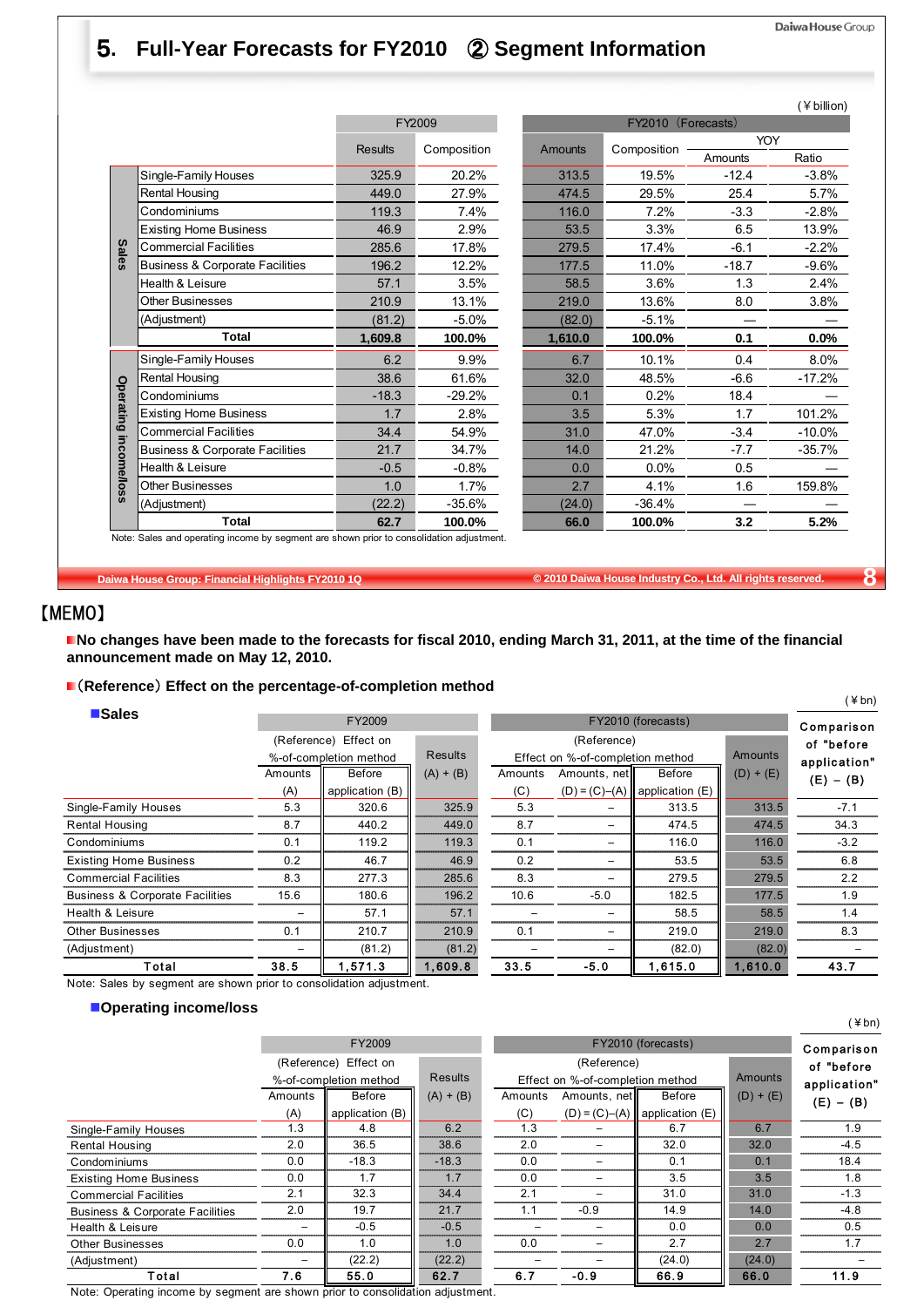# **(**Reference ①**) Orders Received by Business Segment (Non-Consolidated)**

|          |                         |                                          |                         |           |              |                |         |                    |              | $($ ¥ billion $)$ |
|----------|-------------------------|------------------------------------------|-------------------------|-----------|--------------|----------------|---------|--------------------|--------------|-------------------|
|          |                         |                                          |                         | 1Q FY2009 |              | 1Q FY2010      |         | FY2010 (forecasts) |              |                   |
|          |                         |                                          | <b>Units</b><br>Amounts |           | <b>Units</b> | <b>Amounts</b> | YOY     |                    | <b>Units</b> | Amounts           |
|          |                         |                                          |                         |           |              |                | Amounts | Ratio              |              |                   |
|          |                         | Single-family houses,<br>contracting     | 2,220                   | 61.7      | 2,312        | 64.7           | 2.9     | 4.7%               | 8,548        | 240.0             |
|          | Housina                 | Subdivisions                             | 320                     | 8.0       | 318          | 7.6            | $-0.4$  | $-5.2%$            | 1,252        | 31.0              |
|          |                         | Land for subdivisions                    |                         | 12.1      |              | 11.4           | $-0.7$  | $-5.8%$            |              | 44.0              |
|          |                         | <b>Subtotal</b>                          | 2,540                   | 81.9      | 2,630        | 83.7           | 1.7     | 2.2%               | 9,800        | 315.0             |
| Orders   | <b>Home renovations</b> |                                          |                         | 8.4       | -            | 11.8           | 3.4     | 40.4%              |              | 44.5              |
|          |                         | <b>Rental houses</b>                     |                         | 64.0      | 7,175        | 73.8           | 9.8     | 15.3%              | 27,250       | 269.5             |
| received | <b>Condominiums</b>     |                                          | 732                     | 22.9      | 661          | 22.8           | $-0.0$  | $-0.3%$            | 2,200        | 75.0              |
|          |                         | <b>Commercial facilities</b>             |                         | 40.1      | -            | 36.3           | $-3.7$  | $-9.3%$            |              | 161.2             |
|          |                         | <b>Business and corporate facilities</b> |                         | 32.1      | -            | 34.0           | 1.8     | 5.8%               |              | 120.6             |
|          |                         | Real estate agency services, etc.        |                         | 1.1       |              | 1.7            | 0.5     | 49.0%              |              | 7.0               |
|          |                         | Resort hotels and golf courses           |                         | 1.8       | –            | 1.7            | $-0.0$  | $-3.8%$            |              | 7.2               |
|          |                         | <b>Total</b>                             | 10,003                  | 252.6     | 10,466       | 266.2          | 13.6    | 5.4%               | 39,250       | 1,000.0           |

**Daiwa House Group: Financial Highlights FY2010 1Q © 2010 Daiwa House Industry Co., Ltd. All rights reserved. 9**

# 【MEMO】

■ No changes have been made to the forecasts for fiscal 2010, ending March 31, 2011, at the time of the **financial announcement made on May 12, 2010.**